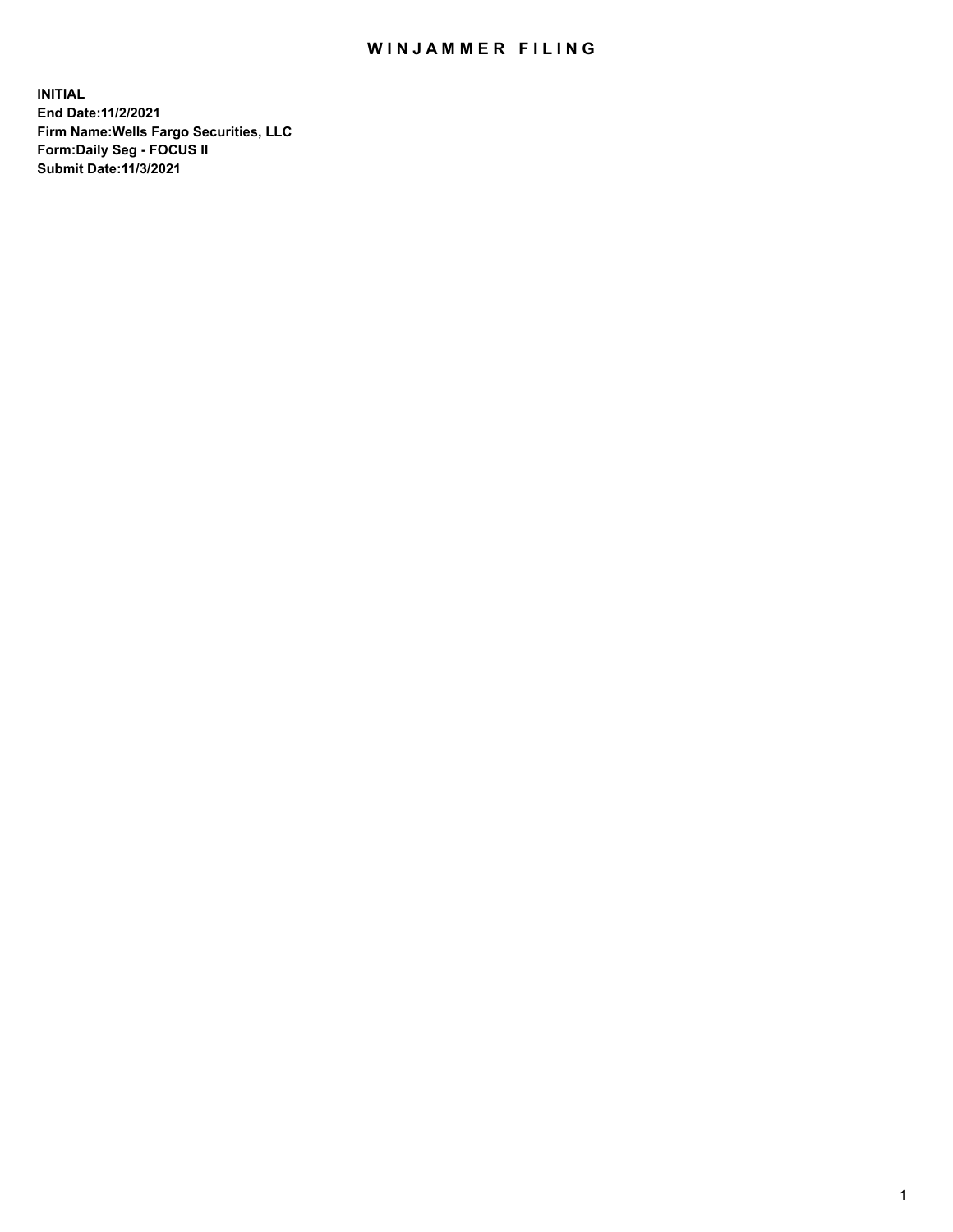**INITIAL End Date:11/2/2021 Firm Name:Wells Fargo Securities, LLC Form:Daily Seg - FOCUS II Submit Date:11/3/2021 Daily Segregation - Cover Page**

| Name of Company                                                                                                                                                                                                                                                                                                                | <b>Wells Fargo Securities LLC</b>                             |
|--------------------------------------------------------------------------------------------------------------------------------------------------------------------------------------------------------------------------------------------------------------------------------------------------------------------------------|---------------------------------------------------------------|
| <b>Contact Name</b>                                                                                                                                                                                                                                                                                                            | <b>James Gnall</b>                                            |
| <b>Contact Phone Number</b>                                                                                                                                                                                                                                                                                                    | 917-699-6822                                                  |
| <b>Contact Email Address</b>                                                                                                                                                                                                                                                                                                   | james.w.gnall@wellsfargo.com                                  |
| FCM's Customer Segregated Funds Residual Interest Target (choose one):<br>a. Minimum dollar amount: ; or<br>b. Minimum percentage of customer segregated funds required:% ; or<br>c. Dollar amount range between: and; or<br>d. Percentage range of customer segregated funds required between:% and%.                         | 125,000,000<br><u>0</u><br>0 <sub>0</sub><br>0 <sub>0</sub>   |
| FCM's Customer Secured Amount Funds Residual Interest Target (choose one):<br>a. Minimum dollar amount: ; or<br>b. Minimum percentage of customer secured funds required:%; or<br>c. Dollar amount range between: and; or<br>d. Percentage range of customer secured funds required between:% and%.                            | 35,000,000<br>$\overline{\mathbf{0}}$<br>00<br>0 <sub>0</sub> |
| FCM's Cleared Swaps Customer Collateral Residual Interest Target (choose one):<br>a. Minimum dollar amount: ; or<br>b. Minimum percentage of cleared swaps customer collateral required:% ; or<br>c. Dollar amount range between: and; or<br>d. Percentage range of cleared swaps customer collateral required between:% and%. | 360,000,000<br><u>0</u><br>00<br>00                           |

Attach supporting documents CH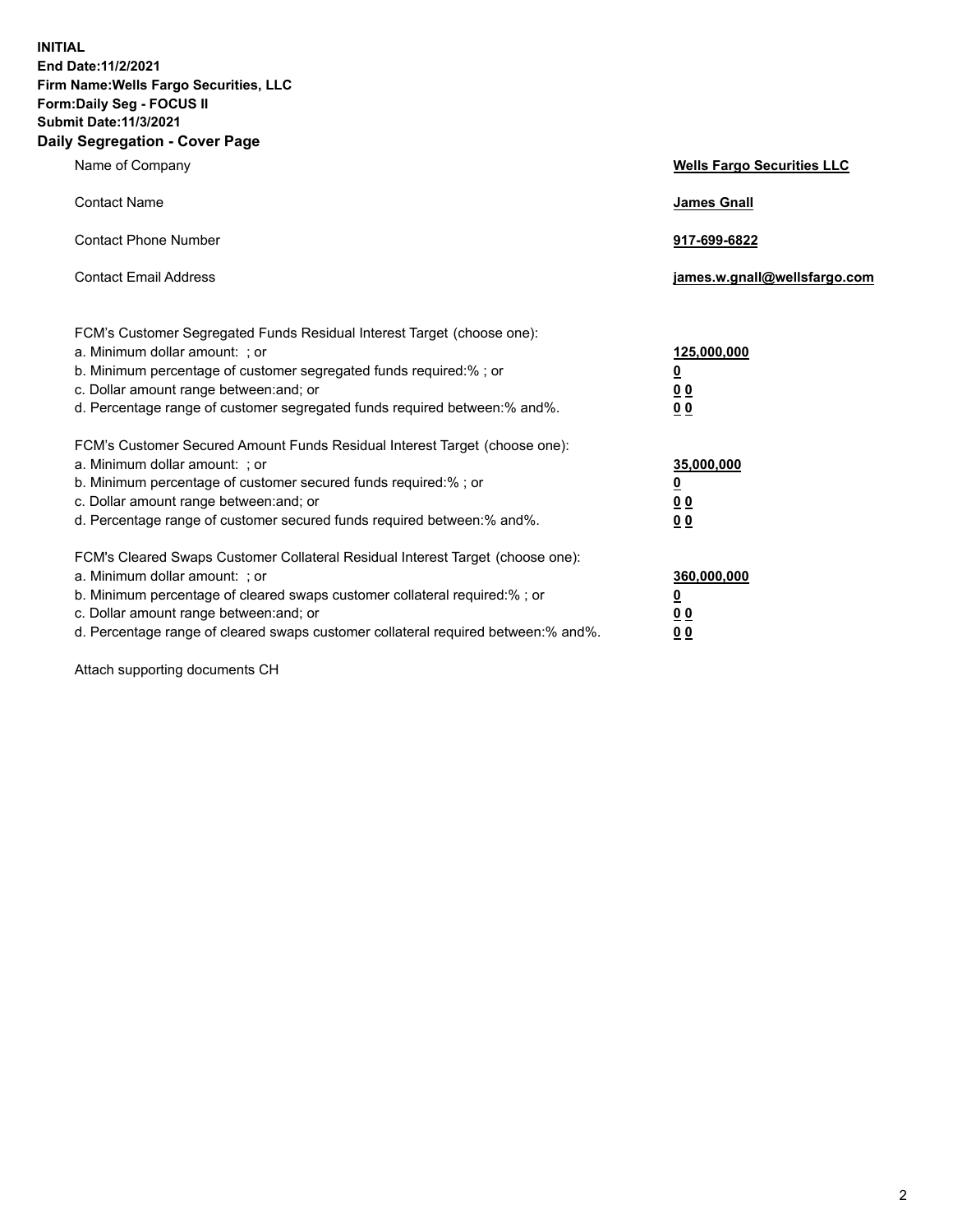**INITIAL End Date:11/2/2021 Firm Name:Wells Fargo Securities, LLC Form:Daily Seg - FOCUS II Submit Date:11/3/2021**

## **Daily Segregation - Secured Amounts**

|                | Foreign Futures and Foreign Options Secured Amounts                                                          |                                                  |
|----------------|--------------------------------------------------------------------------------------------------------------|--------------------------------------------------|
|                | Amount required to be set aside pursuant to law, rule or regulation of a foreign                             | $0$ [7305]                                       |
|                | government or a rule of a self-regulatory organization authorized thereunder                                 |                                                  |
| 1.             | Net ledger balance - Foreign Futures and Foreign Option Trading - All Customers                              |                                                  |
|                | A. Cash                                                                                                      | 278,456,141 [7315]                               |
|                | B. Securities (at market)                                                                                    | 193,350,303 [7317]                               |
| 2.             | Net unrealized profit (loss) in open futures contracts traded on a foreign board of trade                    | 108,719,731 [7325]                               |
| 3.             | Exchange traded options                                                                                      |                                                  |
|                | a. Market value of open option contracts purchased on a foreign board of trade                               | 2,478,859 [7335]                                 |
|                | b. Market value of open contracts granted (sold) on a foreign board of trade                                 | -579,531 [7337]                                  |
| 4.             | Net equity (deficit) (add lines 1. 2. and 3.)                                                                | 582,425,503 [7345]                               |
| 5.             | Account liquidating to a deficit and account with a debit balances - gross amount                            | 5,271,551 [7351]                                 |
|                | Less: amount offset by customer owned securities                                                             |                                                  |
| 6.             |                                                                                                              | -5,260,614 [7352] 10,937 [7354]                  |
|                | Amount required to be set aside as the secured amount - Net Liquidating Equity<br>Method (add lines 4 and 5) | 582,436,440 [7355]                               |
| 7.             | Greater of amount required to be set aside pursuant to foreign jurisdiction (above) or line                  | 582,436,440 [7360]                               |
|                | 6.                                                                                                           |                                                  |
|                | FUNDS DEPOSITED IN SEPARATE REGULATION 30.7 ACCOUNTS                                                         |                                                  |
| 1.             | Cash in banks                                                                                                |                                                  |
|                | A. Banks located in the United States                                                                        | 64,931,768 [7500]                                |
|                | B. Other banks qualified under Regulation 30.7                                                               | 94,571,401 [7520] 159,503,169                    |
|                |                                                                                                              | [7530]                                           |
| 2.             | Securities                                                                                                   |                                                  |
|                | A. In safekeeping with banks located in the United States                                                    | 141,811,296 [7540]                               |
|                | B. In safekeeping with other banks qualified under Regulation 30.7                                           | 0 [7560] 141,811,296 [7570]                      |
| 3.             | Equities with registered futures commission merchants                                                        |                                                  |
|                | A. Cash                                                                                                      | -53,519,181 [7580]                               |
|                | <b>B.</b> Securities                                                                                         | 86,552,717 [7590]                                |
|                | C. Unrealized gain (loss) on open futures contracts                                                          | 72,605,680 [7600]                                |
|                | D. Value of long option contracts                                                                            | 2,478,859 [7610]                                 |
|                | E. Value of short option contracts                                                                           | -579,531 [7615] 107,538,544 [7620]               |
| 4.             | Amounts held by clearing organizations of foreign boards of trade                                            |                                                  |
|                | A. Cash                                                                                                      | $0$ [7640]                                       |
|                | <b>B.</b> Securities                                                                                         | $0$ [7650]                                       |
|                | C. Amount due to (from) clearing organization - daily variation                                              | $0$ [7660]                                       |
|                | D. Value of long option contracts                                                                            | $0$ [7670]                                       |
|                | E. Value of short option contracts                                                                           | 0 [7675] 0 [7680]                                |
| 5.             | Amounts held by members of foreign boards of trade                                                           |                                                  |
|                | A. Cash                                                                                                      | 53,728,312 [7700]                                |
|                | <b>B.</b> Securities                                                                                         | 200,093,669 [7710]                               |
|                | C. Unrealized gain (loss) on open futures contracts                                                          | 564,019 [7720]                                   |
|                | D. Value of long option contracts                                                                            | $0$ [7730]                                       |
|                | E. Value of short option contracts                                                                           | 0 [7735] 254,386,000 [7740]                      |
| 6.             | Amounts with other depositories designated by a foreign board of trade                                       | 0 [7760]                                         |
| 7.             | Segregated funds on hand                                                                                     | $0$ [7765]                                       |
| 8.             | Total funds in separate section 30.7 accounts                                                                | 663,239,009 [7770]                               |
| 9.             | Excess (deficiency) Set Aside for Secured Amount (subtract line 7 Secured Statement                          | 80,802,569 [7380]                                |
|                | Page 1 from Line 8)                                                                                          |                                                  |
| $\overline{A}$ |                                                                                                              | $\sim$ $\sim$ $\sim$ $\sim$ $\sim$ $\sim$ $\sim$ |

- 10. Management Target Amount for Excess funds in separate section 30.7 accounts **35,000,000** [7780]
- 11. Excess (deficiency) funds in separate 30.7 accounts over (under) Management Target **45,802,569** [7785]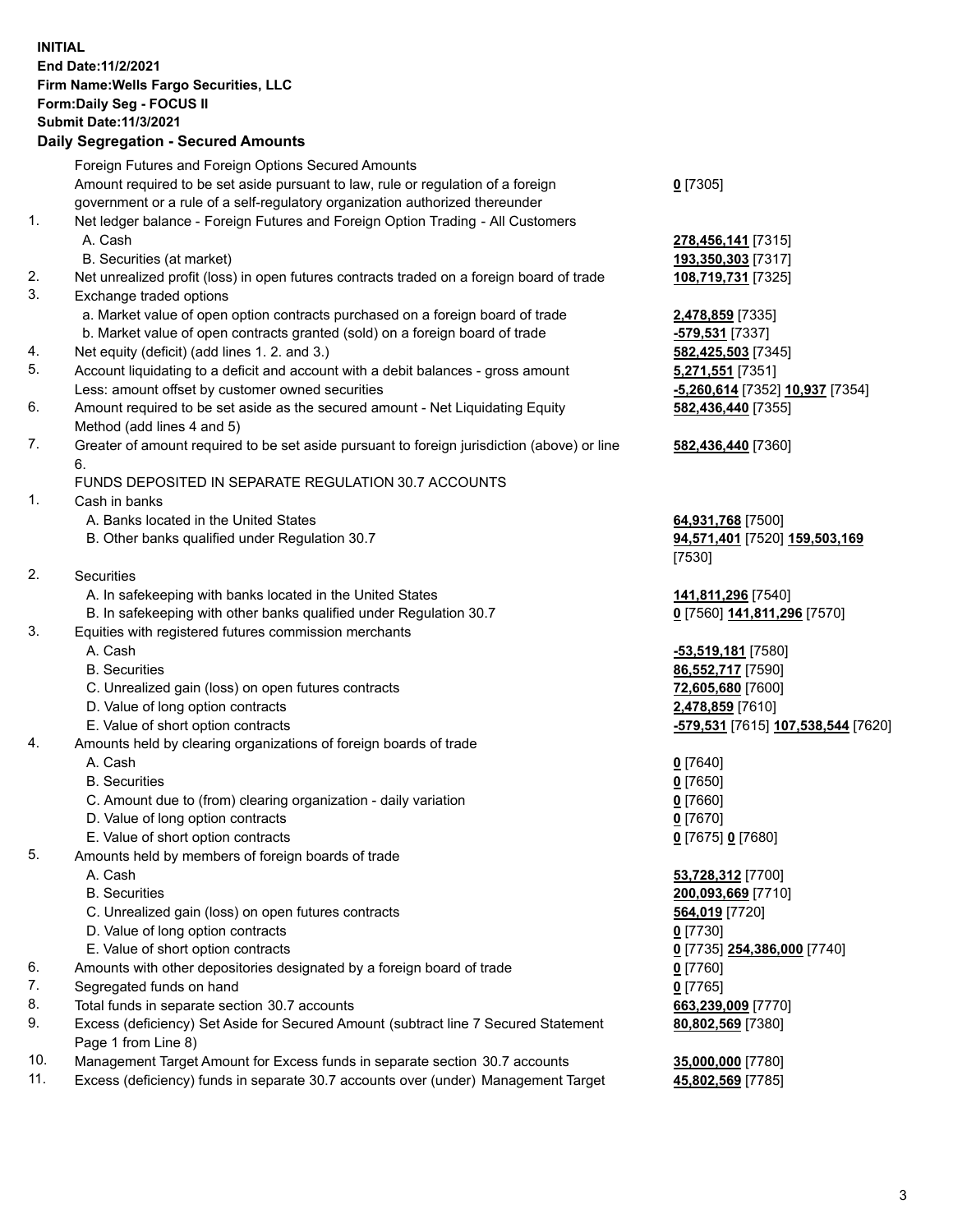**INITIAL End Date:11/2/2021 Firm Name:Wells Fargo Securities, LLC Form:Daily Seg - FOCUS II Submit Date:11/3/2021 Daily Segregation - Segregation Statement** SEGREGATION REQUIREMENTS(Section 4d(2) of the CEAct) 1. Net ledger balance A. Cash **3,933,227,041** [7010] B. Securities (at market) **1,759,818,018** [7020] 2. Net unrealized profit (loss) in open futures contracts traded on a contract market **-417,778,852** [7030] 3. Exchange traded options A. Add market value of open option contracts purchased on a contract market **2,026,559,518** [7032] B. Deduct market value of open option contracts granted (sold) on a contract market **-2,052,015,863** [7033] 4. Net equity (deficit) (add lines 1, 2 and 3) **5,249,809,862** [7040] 5. Accounts liquidating to a deficit and accounts with debit balances - gross amount **65,643,262** [7045] Less: amount offset by customer securities **-65,607,923** [7047] **35,339** [7050] 6. Amount required to be segregated (add lines 4 and 5) **5,249,845,201** [7060] FUNDS IN SEGREGATED ACCOUNTS 7. Deposited in segregated funds bank accounts A. Cash **204,021,312** [7070] B. Securities representing investments of customers' funds (at market) **565,231,192** [7080] C. Securities held for particular customers or option customers in lieu of cash (at market) **114,464,793** [7090] 8. Margins on deposit with derivatives clearing organizations of contract markets A. Cash **2,893,197,611** [7100] B. Securities representing investments of customers' funds (at market) **399,435,518** [7110] C. Securities held for particular customers or option customers in lieu of cash (at market) **1,645,353,225** [7120] 9. Net settlement from (to) derivatives clearing organizations of contract markets **-69,169,135** [7130] 10. Exchange traded options A. Value of open long option contracts **2,026,559,518** [7132] B. Value of open short option contracts **-2,052,015,863** [7133] 11. Net equities with other FCMs A. Net liquidating equity **0** [7140] B. Securities representing investments of customers' funds (at market) **0** [7160] C. Securities held for particular customers or option customers in lieu of cash (at market) **0** [7170] 12. Segregated funds on hand **0** [7150] 13. Total amount in segregation (add lines 7 through 12) **5,727,078,171** [7180] 14. Excess (deficiency) funds in segregation (subtract line 6 from line 13) **477,232,970** [7190] 15. Management Target Amount for Excess funds in segregation **125,000,000** [7194] 16. Excess (deficiency) funds in segregation over (under) Management Target Amount **352,232,970** [7198]

Excess